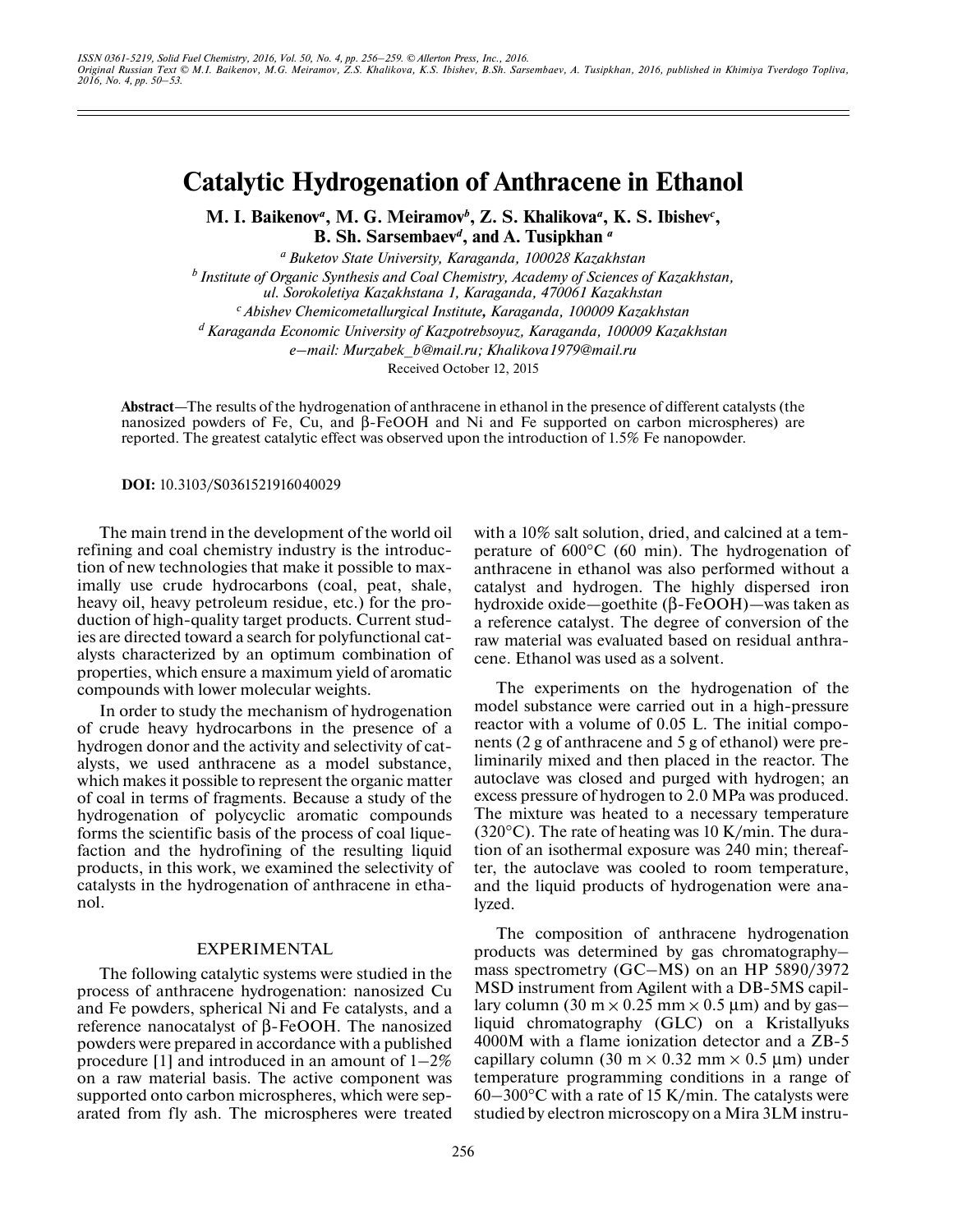

**Fig. 1.** Micrographs of catalyst surfaces: (a) Cu, (b) Fe, and (c) β-FeOOH.

ment. Figure 1 shows the micrographs of catalyst surfaces.

## RESULTS AND DISCUSSION

It is well known that the hydrogenation of anthracene occurs gradually with the formation of hydrogenation (hydroanthracenes) and hydrogenolysis (naphthalenes) products [2]. Initially, the hydrogenation of anthracene to di-, tetra-, and octahydroanthracenes occurs. Then, the cyclohexane rings of hydroanthracenes undergo isomerization to five-membered rings and further cracking to naphthalenes. In turn, the naphthalenes undergo hydrogenation and isomerization; then, one of the rings is cracked to alkylbenzenes. The hydrogenate obtained in the experiment mainly contained alkylaromatic compounds, it also contained hydrogenation and hydrogenolysis products (Table 1).

The ease of hydrogenation increases in the order benzene < toluene < anthracene. The higher rate of hydrogenation of polyarenes, as compared with that of benzene, at a high pressure of hydrogen is explained by

SOLID FUEL CHEMISTRY Vol. 50 No. 4 2016

the fact that the fraction of catalyst surface occupied by hydrogen increases with pressure and hydrogen becomes accessible to all shortened bonds. The component compositions of the hydrogenates obtained on different catalysts were qualitatively similar. However, tetrahydronaphthalene appeared in small amounts on a copper catalyst (0.325%) and iron catalysts (2.0% on β-FeOOH and Fe) (Table 1).

It is well known from the literature [3, 4] that lowmolecular-weight alcohols exhibit H-donor ability in the process of hydrogenation. The stabilizing role of aliphatic alcohols consists in their ability to interact with active radical centers to prevent their recombination. Stabilization is possible due to both hydrogen atom transfer and hydrogenation. In this case, alcohols are oxidized to corresponding aldehydes or ketones, as confirmed previously [3, 4]. The use of alcohols makes it possible to obtain liquid products in the absence of catalysts and molecular hydrogen; in this context, we carried out the hydrogenation of anthracene under similar conditions.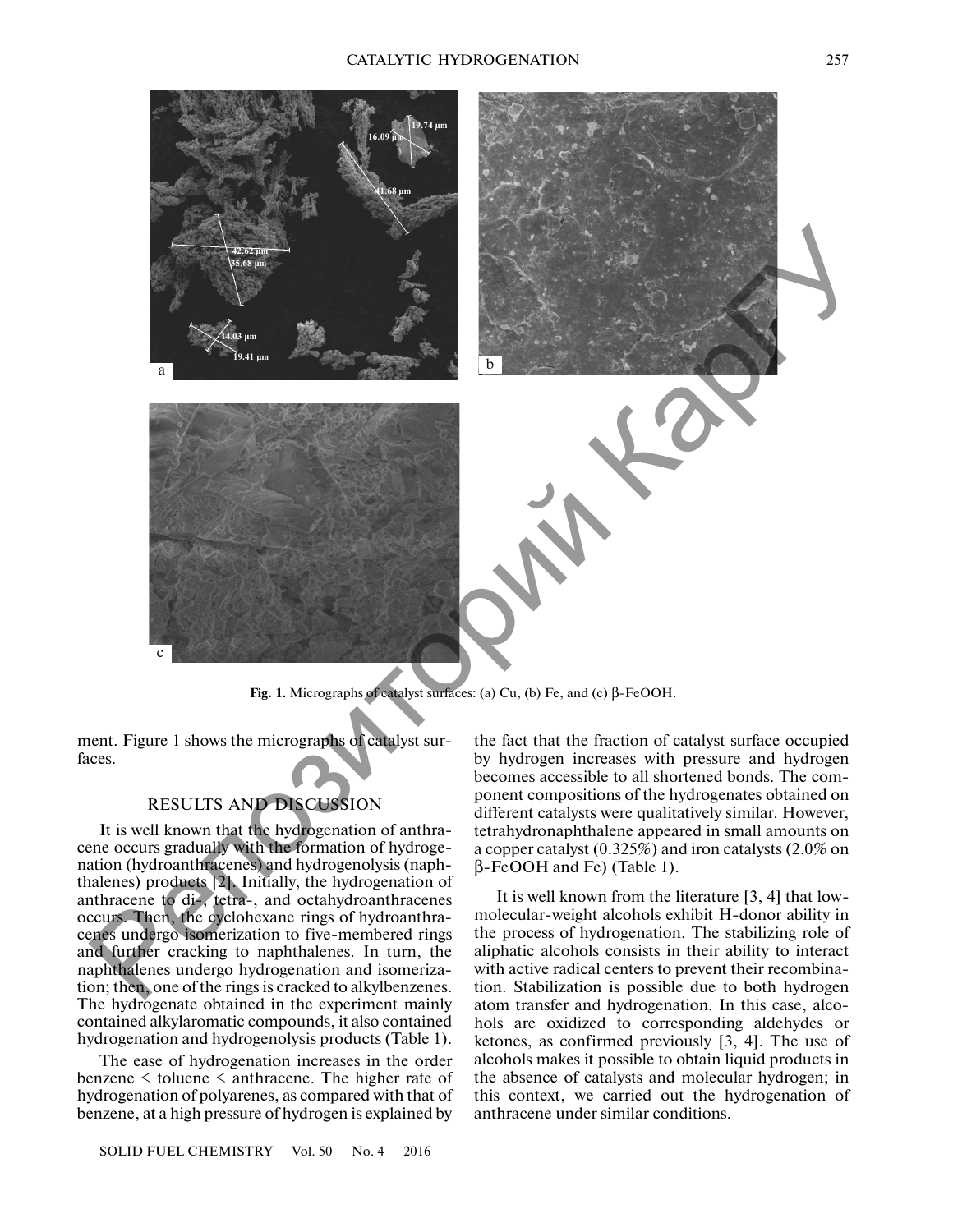| Component                                                                                                                                                                                                                                                                                                                                                                                                                                                                                                                                                                                                                                                                                                                                                                                                                                                                                                                                                                                                                                                                                                                                | Without<br>catalyst* | Without<br>H <sub>2</sub> | Cu    | Ni <sub>sph</sub> | $\mathrm{Fe}_{\mathrm{sph}}$ | FeOOH | Fe, 1.0% | Fe, $1.5\%$ | Fe, 2.0% |
|------------------------------------------------------------------------------------------------------------------------------------------------------------------------------------------------------------------------------------------------------------------------------------------------------------------------------------------------------------------------------------------------------------------------------------------------------------------------------------------------------------------------------------------------------------------------------------------------------------------------------------------------------------------------------------------------------------------------------------------------------------------------------------------------------------------------------------------------------------------------------------------------------------------------------------------------------------------------------------------------------------------------------------------------------------------------------------------------------------------------------------------|----------------------|---------------------------|-------|-------------------|------------------------------|-------|----------|-------------|----------|
| Naphthalene                                                                                                                                                                                                                                                                                                                                                                                                                                                                                                                                                                                                                                                                                                                                                                                                                                                                                                                                                                                                                                                                                                                              | 1.08                 | 0.77                      | 0.83  | 0.58              | 1.15                         | 1.07  | 0.99     | 1.52        | 1.03     |
| Tetrahydronaphthalene                                                                                                                                                                                                                                                                                                                                                                                                                                                                                                                                                                                                                                                                                                                                                                                                                                                                                                                                                                                                                                                                                                                    |                      |                           | 0.33  |                   |                              | 0.09  |          |             | 0.04     |
| 1-Methylnaphthalene                                                                                                                                                                                                                                                                                                                                                                                                                                                                                                                                                                                                                                                                                                                                                                                                                                                                                                                                                                                                                                                                                                                      | 4.10                 | 1.34                      | 1.51  | 1.93              | 4.30                         | 4.09  | 4.15     | 5.63        | 3.74     |
| 1-Ethylnaphthalene                                                                                                                                                                                                                                                                                                                                                                                                                                                                                                                                                                                                                                                                                                                                                                                                                                                                                                                                                                                                                                                                                                                       | 4.58                 | 1.04                      | 1.80  | 2.10              | 4.33                         | 4.68  | 4.71     | 6.82        | 4.38     |
| 2,3-Dimethylnaphthalene                                                                                                                                                                                                                                                                                                                                                                                                                                                                                                                                                                                                                                                                                                                                                                                                                                                                                                                                                                                                                                                                                                                  | 0.44                 | 0.17                      | 0.08  | 0.26              | 0.49                         | 0.45  | 0.49     | 0.36        | 0.44     |
| 2-Ethylnaphthalene                                                                                                                                                                                                                                                                                                                                                                                                                                                                                                                                                                                                                                                                                                                                                                                                                                                                                                                                                                                                                                                                                                                       | 0.42                 |                           | 0.19  | 0.19              | 0.42                         | 0.48  | 0.41     | $0.40 -$    | 0.40     |
| 1-Methyl-2-phenylmeth-<br>ylbenzene                                                                                                                                                                                                                                                                                                                                                                                                                                                                                                                                                                                                                                                                                                                                                                                                                                                                                                                                                                                                                                                                                                      | 5.07                 | 1.33                      | 2.08  | 2.85              | 4.55                         | 4.87  | 4.94     | 9.61        | 5.30     |
| 2-Butylnaphthalene                                                                                                                                                                                                                                                                                                                                                                                                                                                                                                                                                                                                                                                                                                                                                                                                                                                                                                                                                                                                                                                                                                                       | 1.39                 | 0.24                      | 1.70  | 0.99              | 1.13                         | 1.83  | 1.31     | 2.69        | 1.59     |
| 2-Methyl-1,1-biphenyl                                                                                                                                                                                                                                                                                                                                                                                                                                                                                                                                                                                                                                                                                                                                                                                                                                                                                                                                                                                                                                                                                                                    | 5.39                 | 1.47                      | 3.05  | 2.61              | 5.26                         | 4.80  | 5.43     | 5.54        | 5.01     |
| 2-Ethylbiphenyl                                                                                                                                                                                                                                                                                                                                                                                                                                                                                                                                                                                                                                                                                                                                                                                                                                                                                                                                                                                                                                                                                                                          | 14.10                | 2.07                      | 6.96  | 8.71              | 12.6                         | 13.67 | 11.85    | 13.14       | 14.34    |
| Dihydroanthracene                                                                                                                                                                                                                                                                                                                                                                                                                                                                                                                                                                                                                                                                                                                                                                                                                                                                                                                                                                                                                                                                                                                        | 14.16                | 10.20                     | 8.29  | 13.22             | 13.9                         | 14.45 | 11.69    | 19.07       | 15.76    |
| Octahydroanthracene                                                                                                                                                                                                                                                                                                                                                                                                                                                                                                                                                                                                                                                                                                                                                                                                                                                                                                                                                                                                                                                                                                                      | 0.12                 |                           | 0.13  | 0.11              | 0.62                         | 0,02  | 0.10     |             | 0.03     |
| Tetrahydroanthracene                                                                                                                                                                                                                                                                                                                                                                                                                                                                                                                                                                                                                                                                                                                                                                                                                                                                                                                                                                                                                                                                                                                     | 15.11                | 2.76                      | 12.8  | 13.1              | 12.82                        | 17.16 | 14.40    | 24.71       | 17.34    |
| Phenanthrene                                                                                                                                                                                                                                                                                                                                                                                                                                                                                                                                                                                                                                                                                                                                                                                                                                                                                                                                                                                                                                                                                                                             | 1.22                 | 0.34                      | 0.68  | 0.64              | 1.21                         | 0,22  | $-1.06$  | 0.29        | 1.29     |
| Anthracene                                                                                                                                                                                                                                                                                                                                                                                                                                                                                                                                                                                                                                                                                                                                                                                                                                                                                                                                                                                                                                                                                                                               | 22.67                | 71.78                     | 49.65 | 39.91             | 25.6                         | 18.42 | 24.88    | 7.96        | 18.00    |
| Unidentified products                                                                                                                                                                                                                                                                                                                                                                                                                                                                                                                                                                                                                                                                                                                                                                                                                                                                                                                                                                                                                                                                                                                    | 10.142               | 6.53                      | 9.92  | 12.87             | 11.5                         | 13.7  | 13.60    | 2.27        | 11.32    |
| * Initial hydrogen pressure, 2 MPa.<br>In the absence of hydrogen (Table 1), the hydroge-<br>amounts (Table 1); this was likely due to isomeriza-<br>nation of anthracene occurred weakly: the minimum<br>tion, and the experimental results are indicative of<br>yields of hydroanthracenes and naphthalenes (prod-<br>almost the same isomerizing abilities of the test cata-<br>ucts of the deeper hydrocracking of anthracene) were<br>lysts.<br>noted, and the formation of anthracene hydrogenation<br>The highest degree of conversion of the raw mate-<br>products—hydroanthracenes (probably, due to the<br>rial was observed for the $1.0\%$ $\beta$ -FeOOH catalyst,<br>internal resources of hydrogen) was observed. Under<br>the conditions of low pressures, the hydrogenation of<br>when higher yields of hydrogenation (31.91%) and<br>polyaromatic compounds was hindered, as confirmed<br>by a high yield of anthracene (71.78%) and a low yield<br>of hydroanthracenes. Under these conditions, the<br>Degree of conversion, %<br>degree of conversion of the raw material was the small-<br>100r<br>est (Fig. $2$ ). |                      |                           |       |                   |                              |       |          |             |          |
| 90 <sub>1</sub><br>The composition of a gas phase was determined by<br>$80{\frac{1}{2}}$<br>GC–MS analysis; CH <sub>4</sub> , CO <sub>2</sub> , C <sub>2</sub> H <sub>4</sub> , C <sub>2</sub> H <sub>6</sub> , and C <sub>3</sub> H <sub>8</sub><br>were predominant among the gases of hydrogenation.<br>70<br>Light hydrocarbon components were formed as a<br>60<br>result of cracking. The presence of $CO2$ in the gas<br>50<br>phase was, probably, a consequence of the interaction<br>40<br>of CO and H <sub>2</sub> O, which, in turn, resulted from the<br>destruction of alcohols<br>30                                                                                                                                                                                                                                                                                                                                                                                                                                                                                                                                      |                      |                           |       |                   |                              |       |          |             |          |

Table 1. Composition of the products of anthracene hydrogenation in the presence of different catalysts, %

The composition of a gas phase was determined by GC–MS analysis; CH<sub>4</sub>, CO<sub>2</sub>, C<sub>2</sub>H<sub>4</sub>, C<sub>2</sub>H<sub>6</sub>, and C<sub>3</sub>H<sub>8</sub> were predominant among the gases of hydrogenation. Light hydrocarbon components were formed as a result of cracking. The presence of  $CO<sub>2</sub>$  in the gas phase was, probably, a consequence of the interaction<br>of  $CO$  and  $H_2O$ , which, in turn, resulted from the<br>destruction of alcohols.<br>An insignificant contribution of catalysts based on<br>iron (1.0%) to the hydrogenation of a of  $CO$  and  $H<sub>2</sub>O$ , which, in turn, resulted from the destruction of alcohols.

An insignificant contribution of catalysts based on iron (1.0%) to the hydrogenation of anthracene should be noted: the catalytic effect was only a few percents (Fig. 2). This fact indicates that, in principle, hydrogenation can be performed in low-molecular-weight alcohol solvents and in the absence of a catalyst; that is, ethanol hydrogenates multiple bonds in the absence of catalysts. All of the test catalysts were characterized by the formation of phenanthrene in commensurable



**Fig. 2.** Effects of catalysts on the degree of anthracene conversion: (*1*) no catalyst, (*2*) no hydrogen, (*3*) 1.0% Cu, (*4*) 1.0% β-FeOOH, (*5*) 1.0% Fe, (*6*) Fe 1.5%, (*7*) 2.0% Fe, (*8*)  $1.0\%$  Ni<sub>sph</sub>, and (*9*)  $1.0\%$  Fe<sub>sph</sub>.

SOLID FUEL CHEMISTRY Vol. 50 No. 4 2016